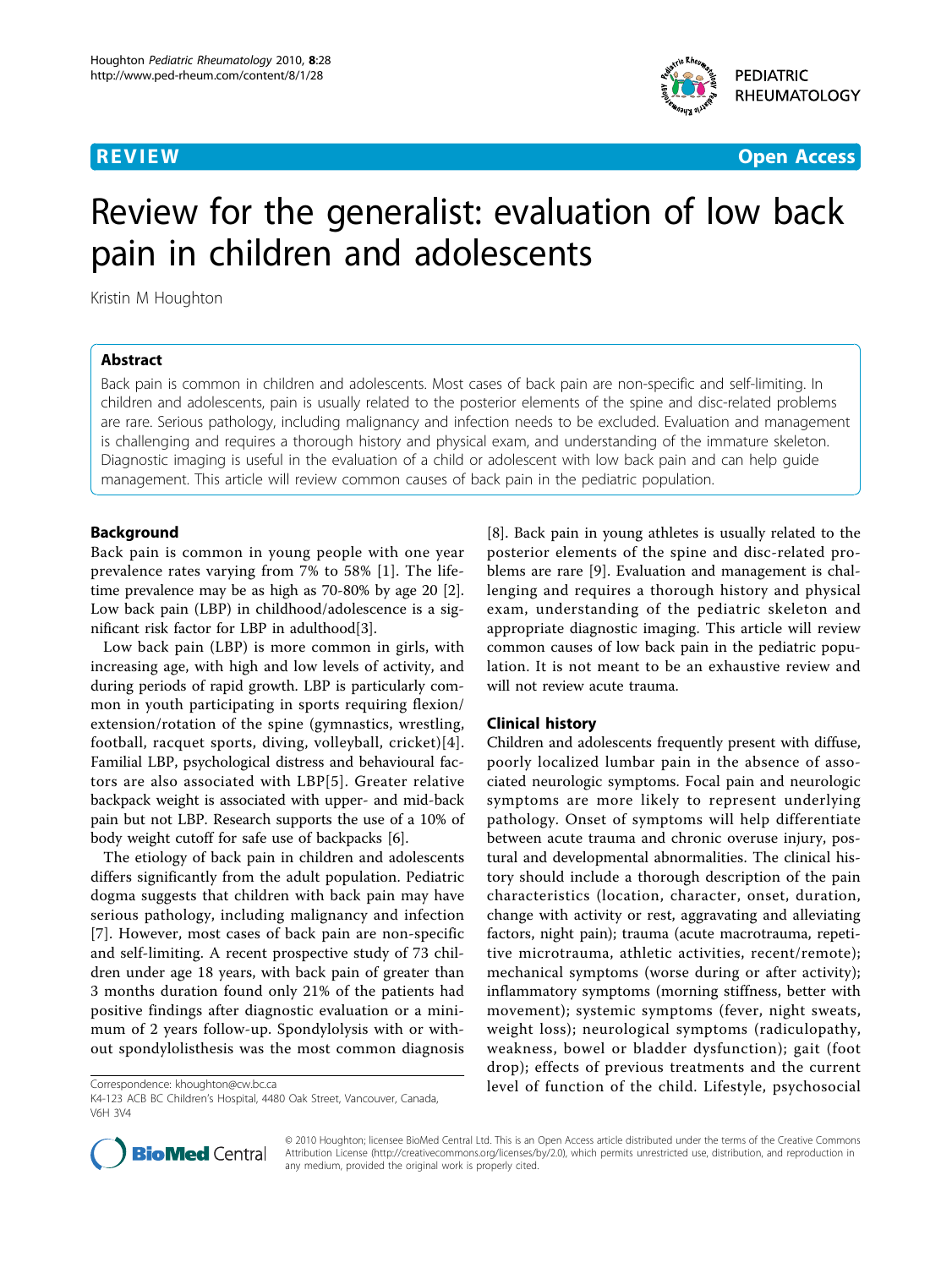factors, interference with school, backpack weight, and family history of back pain should also be considered.

A history of previous injury or surgery, treatment with immunosuppressive agents, scoliosis, osteoporosis, malignancy, neurological disorder, or chronic inflammatory joint disease is significant. Family history of orthopedic, neurologic, rheumatic and HLA-B27 associated diseases (ankylosing spondylitis, reactive arthritis, psoriasis, inflammatory bowel disease) is also important.

#### Anatomy and physiology

Back pain can be localized to the low back (lumbar spine), mid back (thoracic spine) or neck (cervical spine). The main functions of the spine are to protect the spinal cord and nerve roots, support and balance the body, and allow flexibility and mobility. Movement of the axial spine occurs in three planes: flexion/extension, lateral flexion, and lateral rotation. The SI joint is a diarthrodial joint with hyaline cartilage on the sacral side and fibrocartilage on the iliac side. It also contains numerous ridges and depressions, indicative of its function for stability more than motion. Limited motion of the SI joints occurs with the two sacroiliac joints moving together as a single unit.

#### Physical examination

During the clinical assessment the physician should try and reproduce the patient's pain through palpation and movement. Examination of posture, stance, core strength and hamstring flexibility is important in determining any potential predisposing or contributing factors. A complete neurological exam should include trunk and extremity strength, pain, proprioception and deep tendon reflexes. Examination of the hips, abdomen and pelvis is important to rule out referred pain.

# 1. Observation

#### **Standing**

Posture, pelvis heights, lower limb alignment, foot arch (cavus, planus), midline skin markings are observed with the patient standing. The standing posture of the spine is mild cervical lordosis, thoracic kyphosis and lumbar lordosis. Both anterior superior iliac spines (ASIS) and posterior superior iliac spines (just below the dimples of Venus) should be in the same horizontal plane; if they are not there may be pelvic obliquity. An exaggerated lumbar lordosis may be due to weak abdominal muscles or hip flexion contracture.

#### Supine or sitting

Lower limb lengths and alignment can be assessed in supine or sitting position.

#### 2. Range of motion

Active movements of the thoracolumbar spine are tested in standing position with the pelvis/iliac crest stabilized.

Extension - patient bends as far backward as possible with knees straight and lumbar spine supported by examiner. (30 degrees) Lateral flexion - patient bends to the side as far as possible. (should be able to touch fibular head) Lateral rotation - in addition to stabilizing the pelvis with one hand on the iliac crest, the examiner may place a hand on the opposite shoulder. The patient rotates the trunk as far as possible. (30 degrees).

#### 3. Palpation

Surface anatomy of the posterior aspect of the spine is best appreciated with the patient standing. It is important to palpate specific structures. The point of maximal tenderness should be correlated with the underlying bone or soft tissue anatomy. Palpate over the spinous processes, facet joints, paraspinal muscles, sacroiliac joints, gluteal muscles, posterior superior iliac spines, posterior iliac crest, ischial tuberosities and greater trochanters.

Surface anatomy of the anterior aspect of the spine is best appreciated with the patient supine with the knees bent to relax the abdominal muscles. The vertebral bodies of L4, L5 and S1 are palpable just below the umbilicus. The anterior abdominal muscles are best palpated with the patient performing a partial sit-up.

#### 4. Special tests

#### Scoliosis test (Adams Forward Bend Test)

Patient standing and instructed to forward flex with the feet together and knees straight. The curve of structural scoliosis is more apparent when bending over and the examiner may observe an imbalanced rib cage, with one side being higher than the other.

#### Modified Schober's test for lumbosacral spine mobility

Patient standing and measurements made 10 cm above and 5 cm below the lumbosacral junction (dimples of Venus). Repeat measurement with patient in full forward flexion. In general, the measure should increase by at least 6 cm to 21 cm[\[10\]](#page-6-0). An increase of less than 6 cm suggests decreased lumbar spinal mobility, which may be seen in spodyloarthropathies. (Figure [1](#page-2-0))

#### Straight leg raise

Patient supine and the examiner lifts the leg keeping the knee straight, while supporting the calcaneus. Normal range is 80 degrees. If the patient has tight hamstrings, they may localize pain to the hamstring area. If the patient has sciatic pain, the patient may experience pain extending down the back of the leg or in the back. Lowering the leg 15 degrees and dorsiflexing the foot to stretch the sciatic nerve should reproduce sciatic pain. If pain persists it is sciatica, if not it is likely tight hamstrings.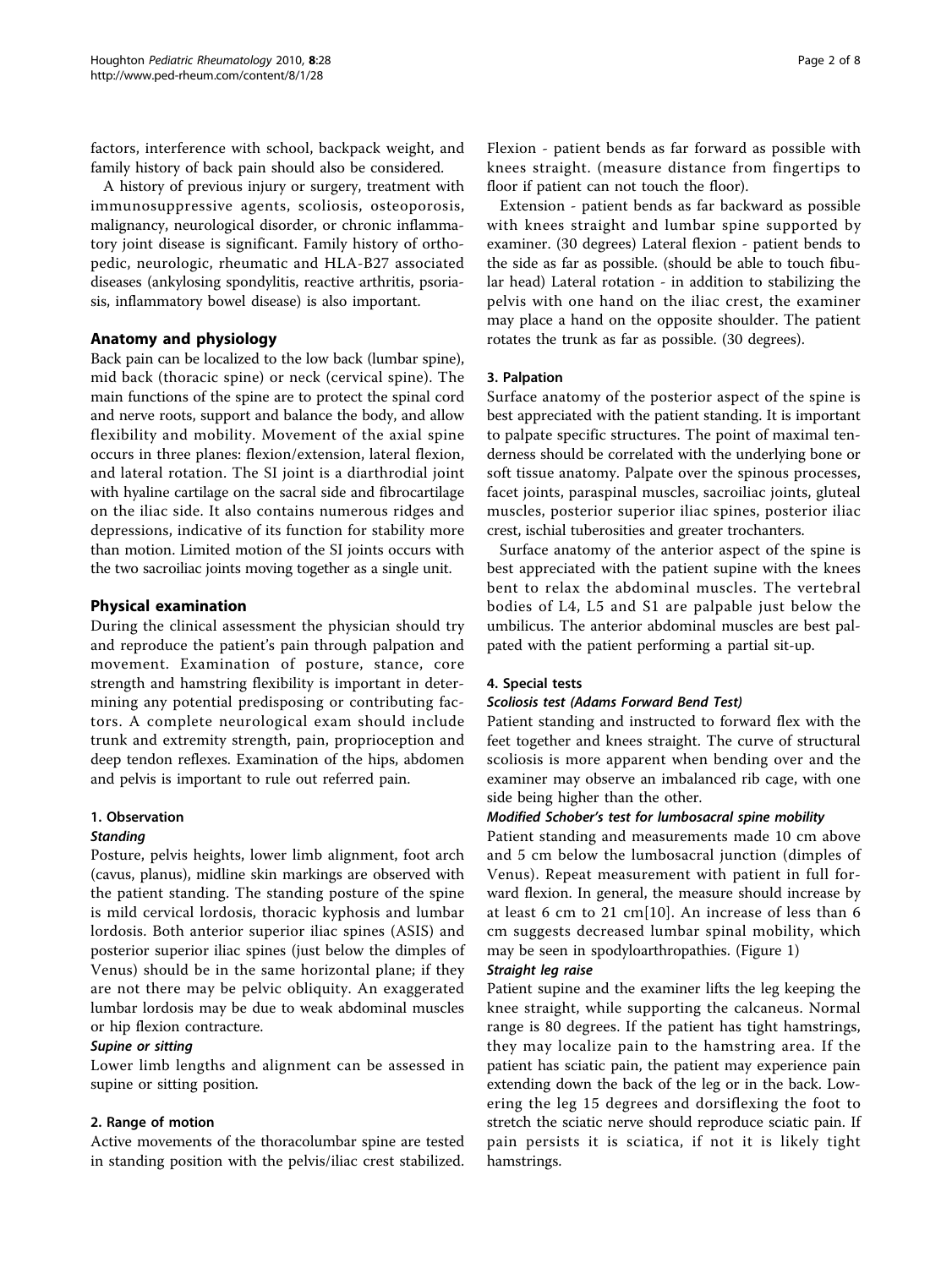<span id="page-2-0"></span>

#### FABER or Patrick test

Patient lying supine and leg passively brought into Flexion, ABduction, External Rotation with foot resting on opposite knee. Press down gently but firmly on the flexed knee and the opposite anterior superior iliac crest. Pain may be felt in the groin with intraarticular hip pathology or SI joint region with SI pathology.

#### Trendelenburg Test

Positive when patient stands on one leg and the contralateral hip drops, indicative of gluteals/hip abductor weakness. There are many conditions that may weaken the hip abductors including musculoskeletal and neurologic problems.

# 5. Flexibility

The back and hips should be moved through active and passive range of motion.

Hamstring flexibility is determined by measuring the popliteal angle. The hips and knees are flexed to 90 degrees and then the examiner extends the knee until there is firm resistance. An angle greater than 45 degrees or asymmetry is common with tight hamstrings and low back pain.

#### 6. Strength

Lower extremity strength and core strength should be examined.

#### 7. Peripheral joint exam

Range of motion. Further detailed exam as appropriate.

# 8. Neurological exam

Deep tendon reflex tests [Patellar (L2, 3, 4), Achilles (S1)].

Superficial reflexes [Abdominal reflex (T7-T10 and T10 -L1for upper and lower muscles)]

Upper motor neuron reflexes [Cremasteric reflex (T12), Anal wink (S 2, 3, 4)]

Pathologic reflexes [Babinski test] Sensation of the lower leg in major dermatomes. Pain and proprioception.

9. Abdominal and pelvic exam [abdomen and pelvis pathology may refer pain to the back]

#### Investigations

Laboratory tests are necessary in evaluating patients with back pain and a high suspicion of infection or systemic disease. CBC, ESR or CRP, blood and joint cultures should be done if infection is suspected. Arthritis is a clinical diagnosis; ANA, rheumatoid factor and HLA-B27 are helpful in classification and treatment but not diagnosis. CBC, peripheral smear should be done if hematological malignancy is suspected.

# Imaging

#### Radiographs

Standard thoracolumbar views include the standing anteroposterior (AP) and lateral projections.

#### Technetium bone scan

Bone scan identifies areas of increased osteoblastic activity and can help localize subtle areas of bone injury that may not be visible on radiographs. SPECT (singlephoton emission computed tomography) is recommended for imaging the spine in patients who have negative radiographs and no neurological findings. SPECT is especially useful in identifying stress fractures and spondylolysis [[8\]](#page-6-0).

# Computed (CT)

CT provides additional bony and cartilage detail. CT is useful in further characterizing lesions identified on bone scan, including fractures, spondylolysis and tumors [[11\]](#page-6-0).

#### Magnetic resonance imaging (MRI)

MRI provides increased soft tissue contrast allowing evaluation of the spinal cord and paraspinal structures. MRI is useful in the diagnosis of back pain with neurologic findings but anatomic localization on clinical exam is necessary to increase the specificity of imaging.

#### Pain from the posterior elements of the spine Spondylolysis and Spondylolithesis

Spondylolysis is a defect in the pars interarticularis and most commonly affects the fifth and fourth lumbar vertebrae. The majority of pediatric cases represent a fatigue or stress fracture in the pars interarticularis. The incidence of pars defects on plain radiographs is approximately 6% of the general population by age 18 and 8% to 15% of elite adolescent athletes [[12\]](#page-6-0). Spondylolysis is more common in boys and in athletes participating in sports involving repetitive extension, flexion, and rotation. Acute and overuse injuries both occur, with overuse injuries being more common. There is also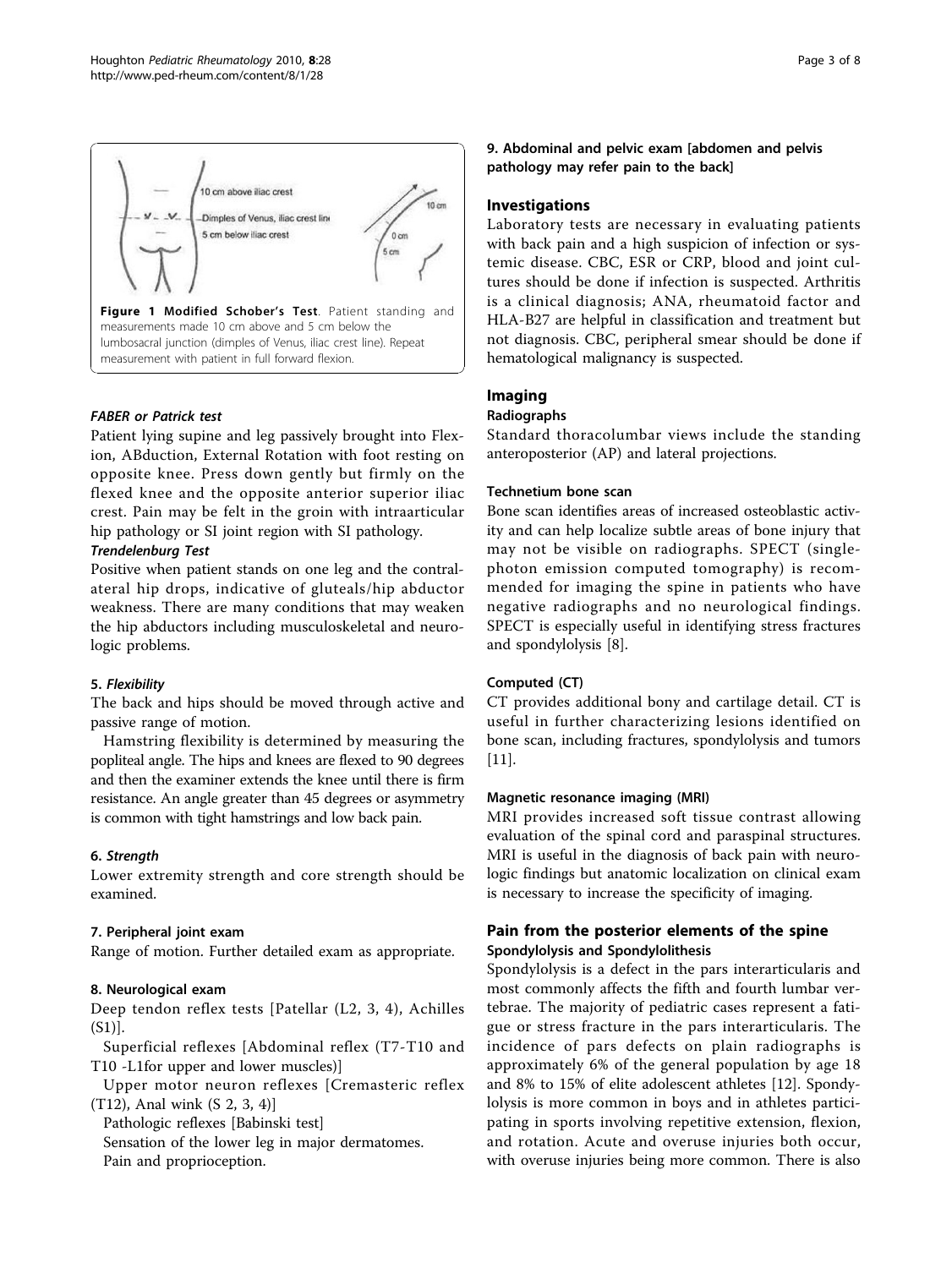a genetic predisposition to spondylolysis among certain ethnic groups with the prevalence among the Inuit in Northern Canada as high as 20-50% [\[13\]](#page-6-0). An association between spina bifida occulta and spondylolysis has also been reported [\[13](#page-6-0)].

Spondylolithesis occurs with bilateral pars defects and is defined by forward translation of one vertebra on the next caudal segment. Spondylolithesis is graded based on the percentage of slip of one vertebral body on the vertebral body below [grade 1 slip (0-25% slip), grade 2  $(25-50\%)$ , grade 3 (50-75%) and grade 4 (> 75%)] [[14](#page-6-0)]. Spondylolithesis is more common in females, and typically occurs during the adolescent growth spurt. Progression of slip after skeletal maturity is rare [[14](#page-6-0)].

Older children and adolescents usually present with the insidious onset of low back pain, worsened by extension, activity or prolonged standing. Radicular symptoms and neurologic deficit affecting the L5 or S1 nerve roots may be present with nerve root irritation and high grade spondylolisthesis. On examination, patients may have an exaggerated lumbar hyperlordosis, ipsilateral paraspinal muscle spasm and tight hamstrings. Spinal extension is typically painful, especially single leg extension on the affected side. There is often limited forward flexion and straight leg raise. There may be focal tenderness to palpation over the site of the pars lesion and a step-off at the lumbosacral junction with spondylolisthesis.

Investigations include radiographs (standing lateral, AP) to characterize gross bony abnormalities and stage spondylolisthesis. (Figure [2\)](#page-4-0) Single-photon emission computed tomography (SPECT) bone scan is more sensitive and identifies pars lesions with active bone turnover. CT scans are performed thru the abnormal area identified on SPECT to confirm lesions and acuity. The role of MRI is unclear with some studies citing a high rate of false positives and others showing good correlation with SPECT and CT [\[15\]](#page-6-0).

Management includes activity restriction until asymptomatic and physiotherapy focusing on core strength and hamstring flexibility. The role of braces is controversial with studies showing bony healing with the use of a rigid brace, a soft brace, or no brace [[15](#page-6-0)].

The majority of adolescents return to activities by 6 months after diagnosis. Skeletally immature children and adolescents with bilateral spondylolysis or spondylolisthesis require standing lateral radiographs to assess for slip progression every 6 to 12 months until skeletal maturity is reached. Adolescents with greater than 50% slip (Grade 3 or 4) warrant orthopedic referral and possible surgical treatment.

#### Posterior element overuse syndrome

If spondylolysis has been ruled out, posterior element overuse syndrome should be considered. Posterior

element overuse syndromes include injury to the muscle-tendon units, ligaments, joint capsules and facet joints. It is also referred to as spondylogenic back pain, hyperlordotic back pain, mechanical low back pain and lumbar facet syndrome [[9](#page-6-0)]. Children and adolescents present with extension related low back pain and often have weak core muscles, tight hamstrings and limited lumbar range of motion on clinical exam. Investigations are negative for spondylolysis. Management includes ice and non-steroidal anti-inflammatory drugs, modified activity and physiotherapy focusing on core strength and hamstring flexibility.

#### Sacroiliac joint pain

The sacroiliac (SI) joint has limited motion but can be a source of pain if there is excessive or reduced motion. Altered mechanics of the lumbar spine may cause muscle spasm and resultant stress to the SI joints [[9](#page-6-0)]. Inflammation (see inflammatory disorders) or stress fracture of the sacrum may also cause SI joint pain. Children and adolescents present with the insidious onset of low back and buttock pain, worsened by extension, prolonged standing or sitting. On clinical examination there may be pain to palpation over the SI joint and pain with lumbar extension and FABER test. Mobility of the SI joint may be increased or decreased. There may be weakness of the gluteal muscles and positive Trendelenberg test. Radiographs of the pelvis are often normal. Bone scan may detect stress fracture and the presence of bone marrow edema on MRI will better define the anatomic site of abnormality. Management includes ice, non-steroidal anti-inflammatory drugs, activity modification, bracing and physiotherapy.

#### Pain from the anterior elements of the spine Scheuermann's Disease

Scheuermann's disease is the most common cause of kyphotic deformity in adolescence with a reported incidence of 1-8% [[16\]](#page-6-0). It affects male and females in equal numbers and the etiology is unknown [[16](#page-6-0)]. The onset usually occurs just prior to puberty and is commonly attributed to poor posture, causing delay in diagnosis and treatment. Most adolescents are asymptomatic and cosmetic appearance is their chief presenting complaint. However, pain may be present, especially with prolonged sitting posture and exercise. On clinical examination, the kyphosis may be thoracic or thoracolumbar. The kyphosis is fixed and remains evident on hyperextension and flexion of the spine, distinguishing Scheuermann's from postural kyphosis which disappears with forward flexion. The thoracic pattern is most common; adolescents have non-structural hyperlordosis of the lumbar and cervical spine and may have moderate scoliosis. The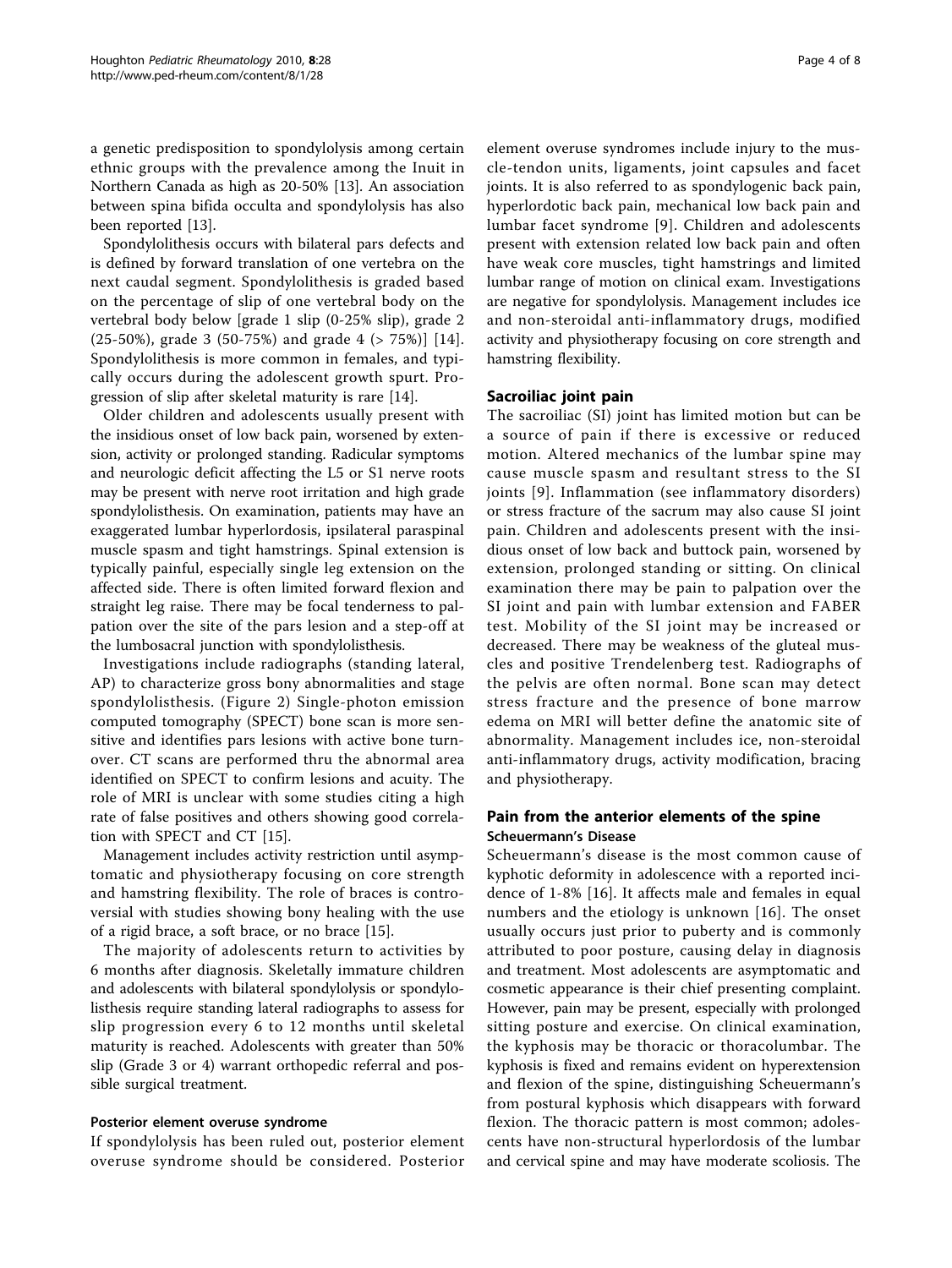thoracolumbar form is uncommon and is associated with relative lumbar hypolordosis and pain. Tightness of the anterior shoulder muscles, iliopsoas and hamstrings is common [\[17\]](#page-6-0). Neurologic deficits are rare and cardiopulmonary insufficiency occurs only with severe curves measuring > 100 degrees [[18](#page-6-0)]. Standing lateral and anterior-posterior radiographic features classically show anterior wedging of at least three adjacent vertebral bodies by 5 or more degrees, end plate irregularities, loss of disc space height, Schmorl nodes and Cobb angle of at least 45 degrees [[19\]](#page-6-0). (Figure 2)

Observation and symptomatic treatment with extension exercises, hamstring and pectoral muscles is sufficient for minor curves. Bracing is indicated for thoracic curves greater than 55 degrees and thoracolumbar curves greater than 40 degrees. Surgical intervention may be considered for adolescents with curvature of 70 degrees or greater, refractory pain or neurologic deficit [[20\]](#page-6-0).

#### Lumbar Disk Herniation

Lumbar disc herniation in pediatric and adolescent populations is uncommon with an incidence of 3.5%

<span id="page-4-0"></span>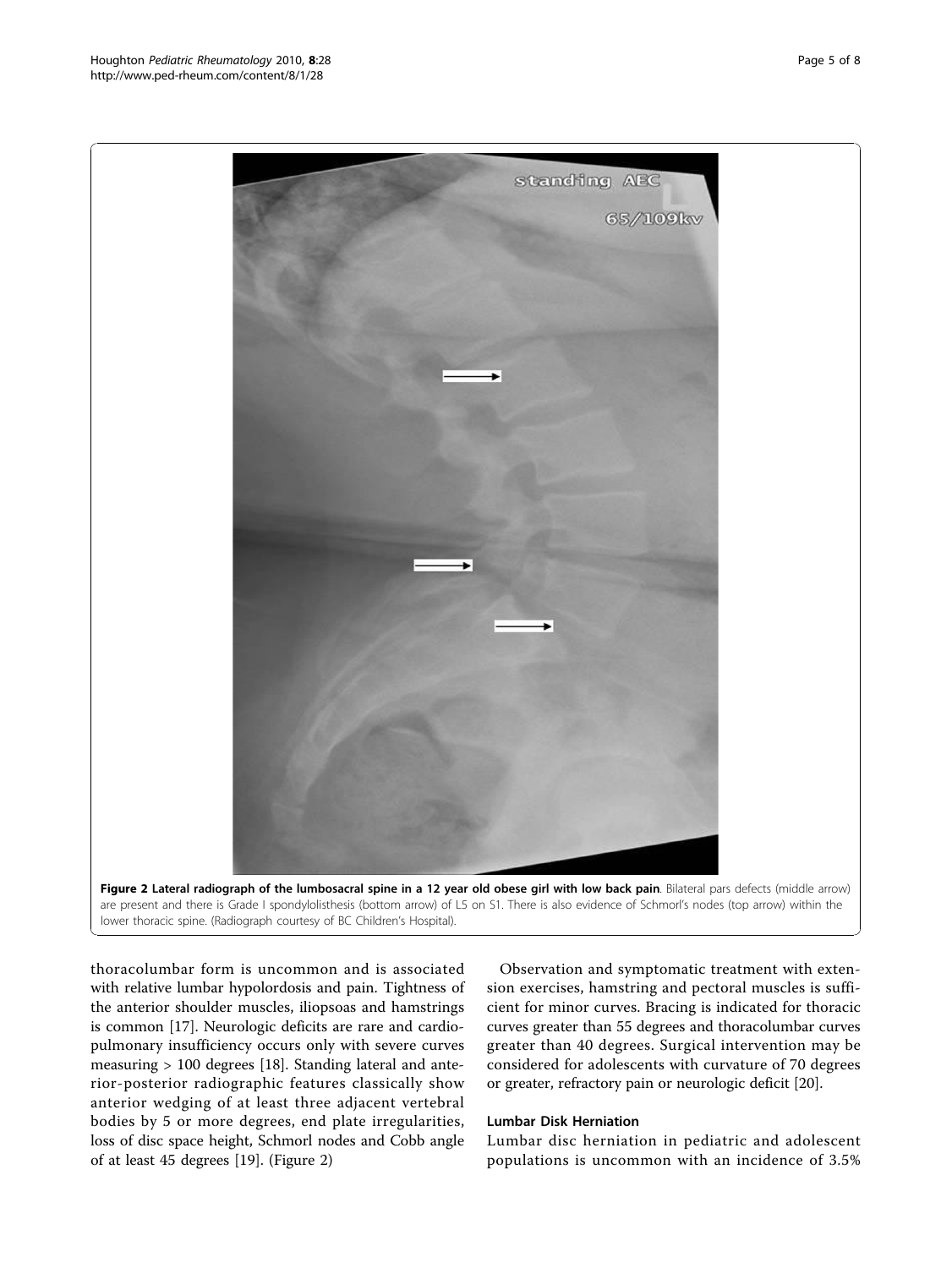recently reported [\[21\]](#page-6-0). Disk protrusion (primarily L4-5 or L5-S1) is more common in adolescents than in young children. In a study of 100 consecutive adolescent athletes presenting with acute low back pain, only 11% had disc pathology[[22\]](#page-6-0). Children and adolescents with disc herniation present with low back, buttock or hip pain worsened by bending forward, coughing, sneezing or straining with bowel movements. On examination, there is often limitation of forward flexion and positive straight-leg raise test. Weakness in a myotomal distribution, numbness in a dermatomal distribution and diminished reflexes are not common in adolescents with disc herniation. Investigations include radiographs and MRI of the lumbar spine [\[11](#page-6-0)]. Careful inspection is required to differentiate between spondylolysis with nerve root impingement or disc herniation with nerve root impingement. Symptomatic treatment with rest, analgesics, and physical therapy is successful in the majority of patients but adolescents do not fare as well with conservative therapy as do adults. Early microdiscectomy for patients who do not respond to conservative treatment is advocated by some surgeons while others reserve operative therapy for progressive neurologic deficit [\[23\]](#page-6-0).

#### Scoliosis

Idiopathic scoliosis affects 1-3% percent of children and adolescents [[24](#page-7-0)]. On clinical examination, Adams Forward Bend Test will elicit the curve of structural scoliosis and measurement of a Cobb angle of at least 10 degrees on a standing coronal radiograph confirms the diagnosis. Scoliosis is usually painless; however one study reported back pain in up to 23% at presentation [[25\]](#page-7-0). Untreated scoliosis may also cause back pain [[24](#page-7-0)]. Management is determined on an individual patient basis and is dependent on skeletal maturity and degree of the curve. Expectant observation, physiotherapy, orthoses and surgery are potential management strategies.

#### Infectious disorders

#### Discitis and vertebral osteomyelitis

Childhood discitis is uncommon and usually affects the lumbar region in children younger than 5 years [\[26](#page-7-0)]. The etiology is thought to be a bacterial infection, usually Staphylococcus aureus [\[27\]](#page-7-0). Children may present with irritability, refusal to bear weight, a limp, back pain or abdominal pain. Fever is not always present. On clinical examination, toddlers may refuse to stand or sit. Children have pain on flexion or refusal to flex the spine. There may be loss of lumbar lordosis. There is seldom point tenderness to palpation of the spine. Complete blood count and inflammatory markers are normal or mildly elevated and blood cultures are negative which may lead to a delayed diagnosis. Radiographs demonstrate disc space narrowing and irregular endplates of adjacent vertebrae but these changes are not evident until 2 - 4 weeks. Technetium bone scan shows focal uptake earlier. MRI is the diagnostic imaging of choice as it detects discitis and can exclude paraspinal and spinal tumors [[11](#page-6-0)]. Most children have rapid improvement with a 4 to 6 week course of antibiotic and only children refractory to antibiotics should undergo biopsy of the infected disk space. Although, the natural history is benign in most children, plain radiographs should be done at regular intervals for 12 to 18 months to ensure the destructive process resolves [[27](#page-7-0)].

Vertebral osteomyelitis is uncommon in children, representing only 1-2% of all cases of pediatric osteomyelitis. School age children and adolescents are most commonly affected. Children and adolescents usually present with back pain, muscle spasm and fever. Complete blood count may show elevated white blood cell count and inflammatory markers may be high. Blood culture and/or biopsy may be positive for a pathogen, with Staphylococcus aureus most common. Tuberculosis should be considered in endemic areas. Radiographs demonstrate bony destruction but these changes may not be evident for 2 - 4 weeks. MRI is the diagnostic imaging of choice with high sensitivity and specificity [[11\]](#page-6-0). Management includes a 4 to 6 week course of antibiotic, rest and/or immobilization and possible surgical debridement.

#### Inflammatory disorders

Spondyloarthropathy includes a group of disorders with arthritis and enthesitis affecting the spine and sacroiliac joints. Spodyloarthropathies are more common in boys and are frequently associated with the genetic marker HLA-B27. Spine and sacroiliac joint involvement is more common in the juvenile idiopathic arthritis subtype Enthesitis Related Arthritis (ERA) than other childhood arthritides, but axial disease is often a late manifestation. Reactive arthritis, psoriatic arthritis and inflammatory bowel disease may also present with spondyloarthropathy. Children may present with back or buttock pain but the typical history of morning stiffness, gradual resolution of pain with activity and clinical exam findings of limited lumbar mobility (Schober test), sacroiliac joint tenderness and peripheral enthesitis or arthritis usually allow the practitioner to make the correct diagnosis [\[10\]](#page-6-0). A complete joint and systemic examination to exclude other joint involvement is important. Radiographs of the lumbar spine and SI joints are often normal early in disease but widening of the joint, sclerosis and erosions may be apparent. MRI with gadolinium may delineate early inflammatory change.

Treatment of arthritis includes physiotherapy for improving range of motion and strength, NSAIDs,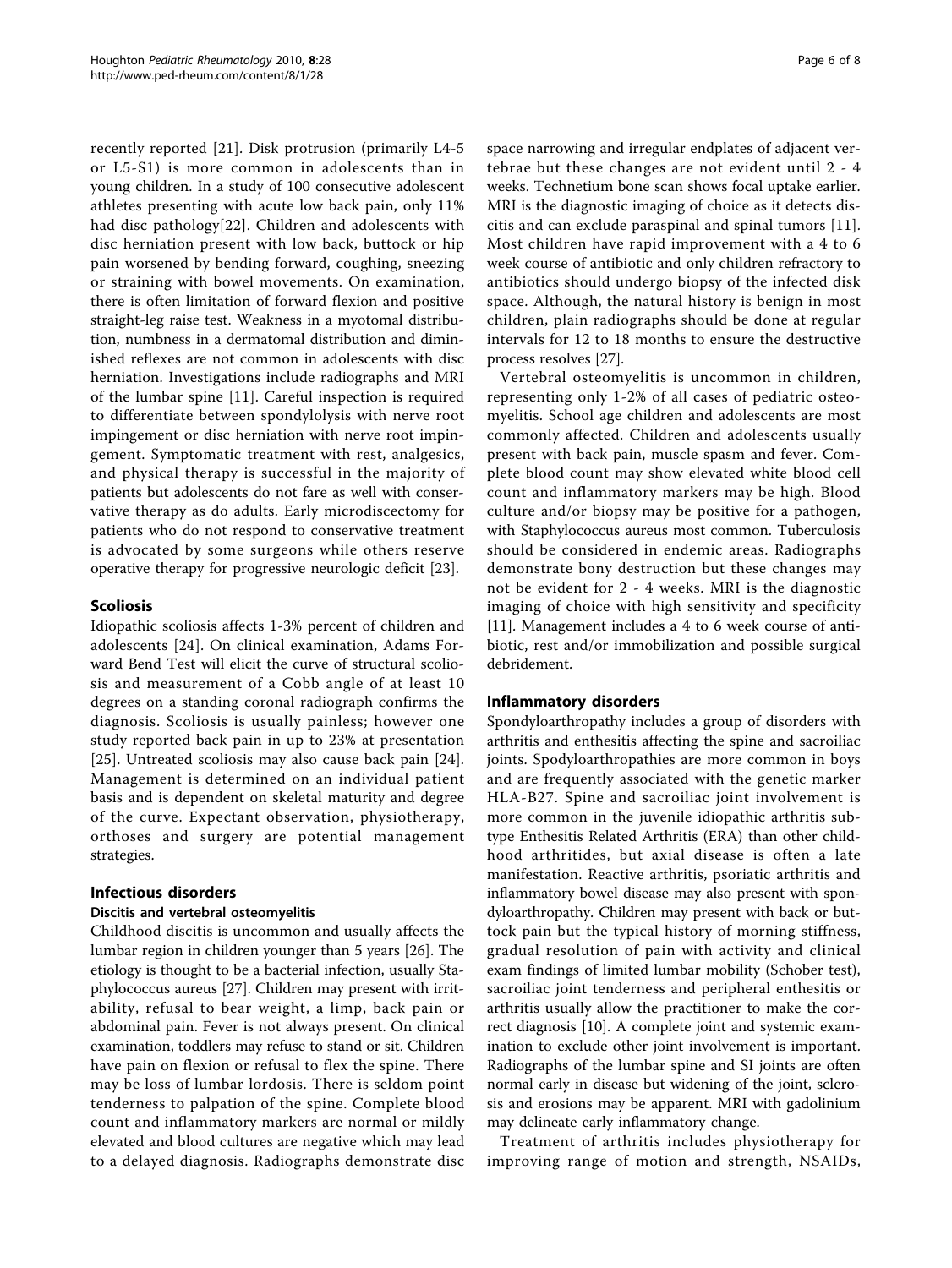<span id="page-6-0"></span>disease modifying anti-rheumatic therapy, or biologic therapy. All children and adolescents suspected of having inflammatory arthritis should be referred to a pediatric rheumatologist.

#### Pain amplification syndromes

Many pediatric patients with severe chronic musculoskeletal pain do not have an identified cause. The cause of amplified musculoskeletal pain is unknown, but minor trauma, underlying chronic illnesses and psychological distress have been associated. Typically, an affected child has pain at multiple sites in addition to back pain.

On physical examination, children may have altered posture, manifest allodynia (pain generated by normally non-painful stimuli), and have tenderness at multiple bony and soft tissue sites. Examination maneuvers that may help differentiate organic from non-organic pain include simulation of axial loading and passive rotation, and distracted straight leg raising [\[28\]](#page-7-0). General and neurovascular exam are normal. Diagnostic studies are typically not helpful, other than to rule out other pathology. Treatment includes aggressive physiotherapy for desensitization, range of motion and function and multidisciplinary team approach to help with pain coping mechanisms.

#### Tumors

Benign and malignant tumors are rare causes of back pain. Children may complain of severe pain and night pain and there may be associated fever, weight loss, neurologic symptoms or signs. Symptomatic benign bone lesions include osteoid osteoma, osteoblastoma, Langerhans Cell Histiocytosis, bone cysts and non bacterial chronic osteomyelitis. Malignant bone tumors include local Ewing's sarcoma, osteosarcoma, leukemia or metastases from neuroblastoma or rhabdomyosarcoma. Chondrosarcoma and synovial sarcoma may also present with back pain. Imaging and laboratory tests will help confirm the diagnosis.

#### Conclusion

Back pain is common in the pediatric population. Most cases of low back pain are non-specific and self-limiting but serious pathology including infection and malignancy need to be considered. Pain is usually related to the posterior elements of the spine and disc-related problems are rare. Diagnostic imaging is useful in the evaluation of a child or adolescent with low back pain and can help guide management.

#### Acknowledgements

The author has no acknowledgements.

#### Author's information

KH is certified in both pediatric rheumatology and sports medicine and has a Masters of Science in Human Kinetics.

#### Competing interests

The author declares that they have no competing interests.

Received: 24 August 2010 Accepted: 22 November 2010 Published: 22 November 2010

#### References

- 1. Smith DR, Leggat PA: Back pain in the young: a review of studies conducted among school children and university students. Current Pediatric Reviews 2007, 3:69-77.
- 2. Jones GT, Macfarlane GJ: [Epidemiology of low back pain in children and](http://www.ncbi.nlm.nih.gov/pubmed/15723927?dopt=Abstract) [adolescents. \[Review\] \[47 refs\].](http://www.ncbi.nlm.nih.gov/pubmed/15723927?dopt=Abstract) Archives of Disease in Childhood 2005, 90(3):312-6.
- 3. Hestbaek L, et al: [The course of low back pain from adolescence to](http://www.ncbi.nlm.nih.gov/pubmed/16481960?dopt=Abstract) [adulthood: eight-year follow-up of 9600 twins.](http://www.ncbi.nlm.nih.gov/pubmed/16481960?dopt=Abstract) Spine 2006, 31(4):468-72.
- 4. Bono CM: Low-back pain in athletes. [Review] [108 refs]. Journal of Bone & Joint Surgery - American 2004, 86-A(2):382-96.
- 5. Jones GT, et al: [Predictors of low back pain in British schoolchildren: a](http://www.ncbi.nlm.nih.gov/pubmed/12671119?dopt=Abstract) [population-based prospective cohort study.](http://www.ncbi.nlm.nih.gov/pubmed/12671119?dopt=Abstract) Pediatrics 2003, 111(4 Pt 1):822-8.
- 6. Moore MJ, White GL, Moore DL: [Association of relative backpack weight](http://www.ncbi.nlm.nih.gov/pubmed/17430435?dopt=Abstract) [with reported pain, pain sites, medical utilization, and lost school time](http://www.ncbi.nlm.nih.gov/pubmed/17430435?dopt=Abstract) [in children and adolescents.](http://www.ncbi.nlm.nih.gov/pubmed/17430435?dopt=Abstract) Journal of School Health 2007, 77(5):232-9.
- 7. King HA: Back pain in children, in The Pediatric Spine: Principles, Practice. Edited by: Weinstein SL. Lippincott Williams 2001:123-132.
- 8. Bhatia NN, et al: [Diagnostic modalities for the evaluation of pediatric](http://www.ncbi.nlm.nih.gov/pubmed/18388720?dopt=Abstract) [back pain: a prospective study.](http://www.ncbi.nlm.nih.gov/pubmed/18388720?dopt=Abstract) Journal of Pediatric Orthopedics 2008, 28(2):230-3.
- 9. Purcell L, Micheli L, S.H.A.M: Approach, Low Back Pain in Young Athletes. Sports Health: A Multidisciplinary Approach 2009, , 1: 212-222.
- 10. Cassidy JT, Petty RE, et al: Juvenile Ankylosing Spondylitis, in Textbook of Pediatric Rheumatology.Edited by: Cassidy JT. Elsevier Saunders: Philadelphia, PA; 2005:304-324.
- 11. Rodriguez DP, Poussaint TY: [Imaging of Back Pain in Children.](http://www.ncbi.nlm.nih.gov/pubmed/19926701?dopt=Abstract) American Journal of Neuroradiology 2010, 31:787-802.
- 12. Herman MJ, Pizzutillo PD, Cavalier R: Spondylolysis and spondylolisthesis in the child and adolescent athlete. [Review] [26 refs]. Orthopedic Clinics of North America; 2003:34(3):461-7, vii.
- 13. Fredrickson BE, et al: The natural history of spondylolysis and spondylolisthesis. Journal of Bone & Joint Surgery - American 1984, 66(5):699-707.
- 14. Lonstein JE: [Spondylolisthesis in children. Cause, natural history, and](http://www.ncbi.nlm.nih.gov/pubmed/10635527?dopt=Abstract) [management. \[Review\] \[107 refs\].](http://www.ncbi.nlm.nih.gov/pubmed/10635527?dopt=Abstract) Spine 1999, 24(24):2640-8.
- 15. Standaert CJ, Herring SA: Expert opinion and controversies in sports and musculoskeletal medicine: the diagnosis and treatment of spondylolysis in adolescent athletes. Archives of Physical Medicine & Rehabilitation 2007, 88(4):537-40.
- 16. Lowe TG: Scheuermann'[s kyphosis. \[Review\] \[24 refs\].](http://www.ncbi.nlm.nih.gov/pubmed/17556132?dopt=Abstract) Neurosurgery Clinics of North America 2007, 18(2):305-15.
- 17. Somhegyi A, Ratko I: Hamstring tightness and Scheuermann's disease. Commentary. American Journal of Physical Medicine & Rehabilitation 1993, 72(1):44.
- 18. Murray PM, Weinstein SL, Spratt KF: The natural history and long-term follow-up of Scheuermann kyphosis. Journal of Bone & Joint Surgery -American 1993, 75(2):236-48.
- 19. Sorenson KH: Scheuermann's juvenile kyphosis. Clinical appearances, radiography, aetiology, and prognosis. Copenhagen Denmark; 1964
- 20. Arlet V, Schlenzka D: Scheuermann'[s kyphosis: surgical management.](http://www.ncbi.nlm.nih.gov/pubmed/15830215?dopt=Abstract) European Spine Journal 2005, 14(9):817-27.
- 21. Kumar R, et al: Adolescent lumbar disc disease: findings and outcome. Childs Nervous System 2007, 23(11):1295-9.
- 22. Micheli LJ, Wood R: Back Pain in Young Athletes. Archives of Pediatric and Adolescnet Medicine 1995, 149:15-18.
- 23. Fakouri B, et al: [When is the appropriate time for surgical intervention of](http://www.ncbi.nlm.nih.gov/pubmed/19546005?dopt=Abstract) [the herniated lumbar disc in the adolescent?](http://www.ncbi.nlm.nih.gov/pubmed/19546005?dopt=Abstract) Journal of Clinical Neuroscience 2009, 16(9):1153-6.